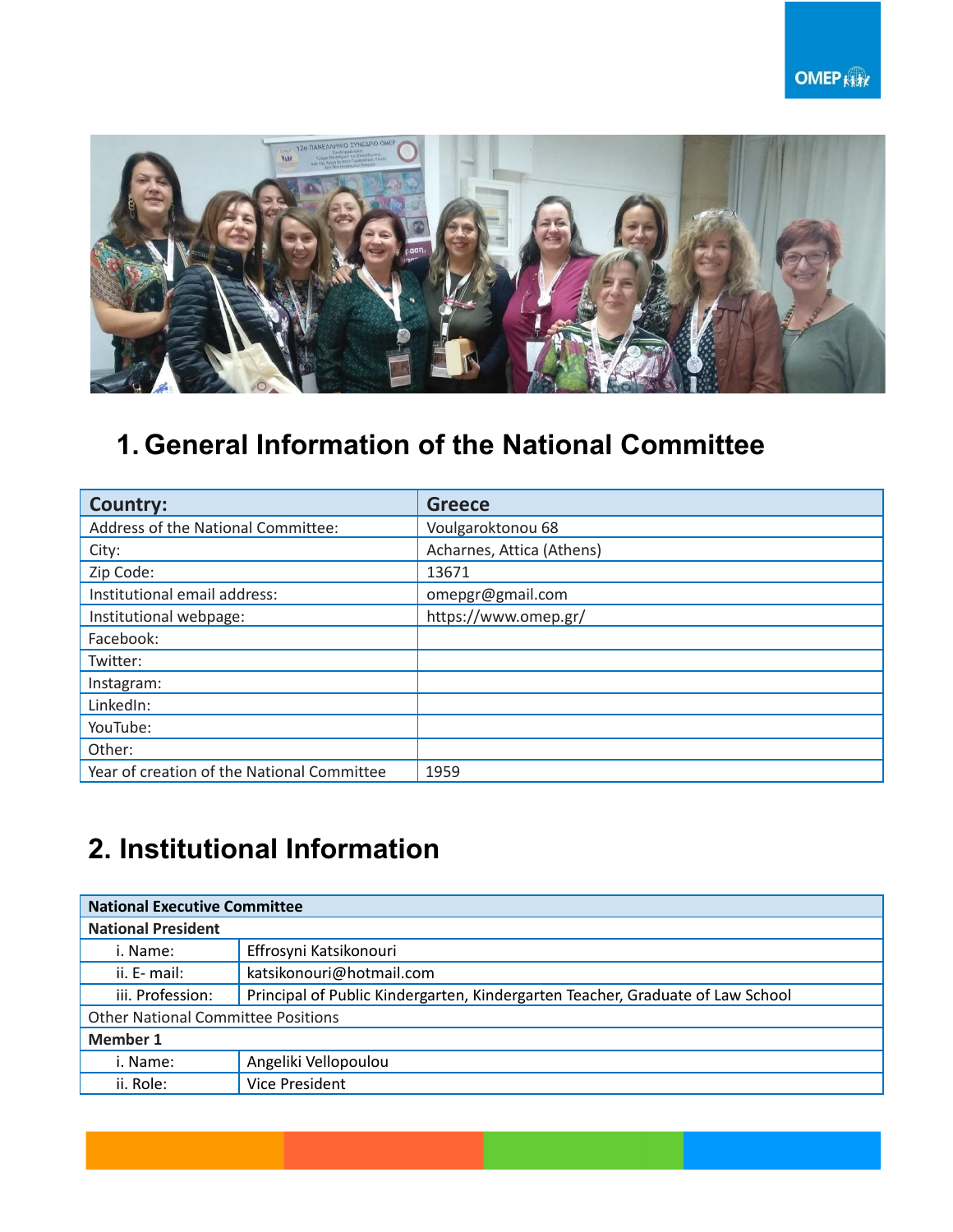**OMEP KHA** 

| iii. E- mail:   | avello@upatras.gr                                          |  |  |
|-----------------|------------------------------------------------------------|--|--|
| iv. Profession: | University Laboratory-Teaching Staff, Kindergarten Teacher |  |  |
| <b>Member 2</b> |                                                            |  |  |
| i. Name:        | Sofia Saiti                                                |  |  |
| ii. Role:       | <b>General Secretary</b>                                   |  |  |
| iii. E- mail:   | sofiasait@yahoo.gr                                         |  |  |
| iv. Profession: | Headteacher in Public Kindergarten                         |  |  |
| <b>Member 3</b> |                                                            |  |  |
| i. Name:        | Stella Deli                                                |  |  |
| ii. Role:       | <b>Tresurer</b>                                            |  |  |
| iii. E- mail:   | stella.pan5941@yahoo.com                                   |  |  |
| iv. Profession: | Headteacher in Public Kindergarten                         |  |  |
| <b>Member 4</b> |                                                            |  |  |
| i. Name:        | Eleni Didachou                                             |  |  |
| ii. Role:       | <b>Public Relations</b>                                    |  |  |
| iii. E- mail:   | didachoueleni@gmail.com                                    |  |  |
| iv. Profession: | <b>Educational Work Coordinator</b>                        |  |  |

## **3. Information on the members of the National Committee**

| 1. OMEP members by membership type                               | Quantity                           |  |  |
|------------------------------------------------------------------|------------------------------------|--|--|
| a) Individuals members                                           |                                    |  |  |
| i. Active members:                                               | 140                                |  |  |
| ii. Honorary members                                             | $\overline{2}$                     |  |  |
| b) Institutional Members                                         |                                    |  |  |
| i. Centers, Schools and Public Kindergartens:                    | 1                                  |  |  |
| ii. Centers, Schools and Private Kindergartens:                  | 1                                  |  |  |
| iii. Universities:                                               |                                    |  |  |
| iv. Civil society organizations:                                 |                                    |  |  |
| v. Unions:                                                       |                                    |  |  |
| vi. Others:                                                      |                                    |  |  |
| 2. Member Profile                                                | No data / Few / Some / Many / Alls |  |  |
| a) ECCE teachers:                                                | Many                               |  |  |
| b) Non-professional educational agents:                          | No data                            |  |  |
| c) ECCE facility managers/administrators:                        | Some                               |  |  |
| d) Managers/administrators of primary education establishments:  | Few                                |  |  |
| e) Undergraduate and graduate students:                          | Many                               |  |  |
| f) Postgraduate students:                                        | Few                                |  |  |
| g) Higher education teachers in ECCE (teacher training colleges, | Few                                |  |  |
| tertiary institutes, university)                                 |                                    |  |  |
| h) Academic researchers                                          | Few                                |  |  |
| i) Other professions                                             | No data                            |  |  |
| 3. Chapters or subcommittees                                     | Quantity: 6                        |  |  |